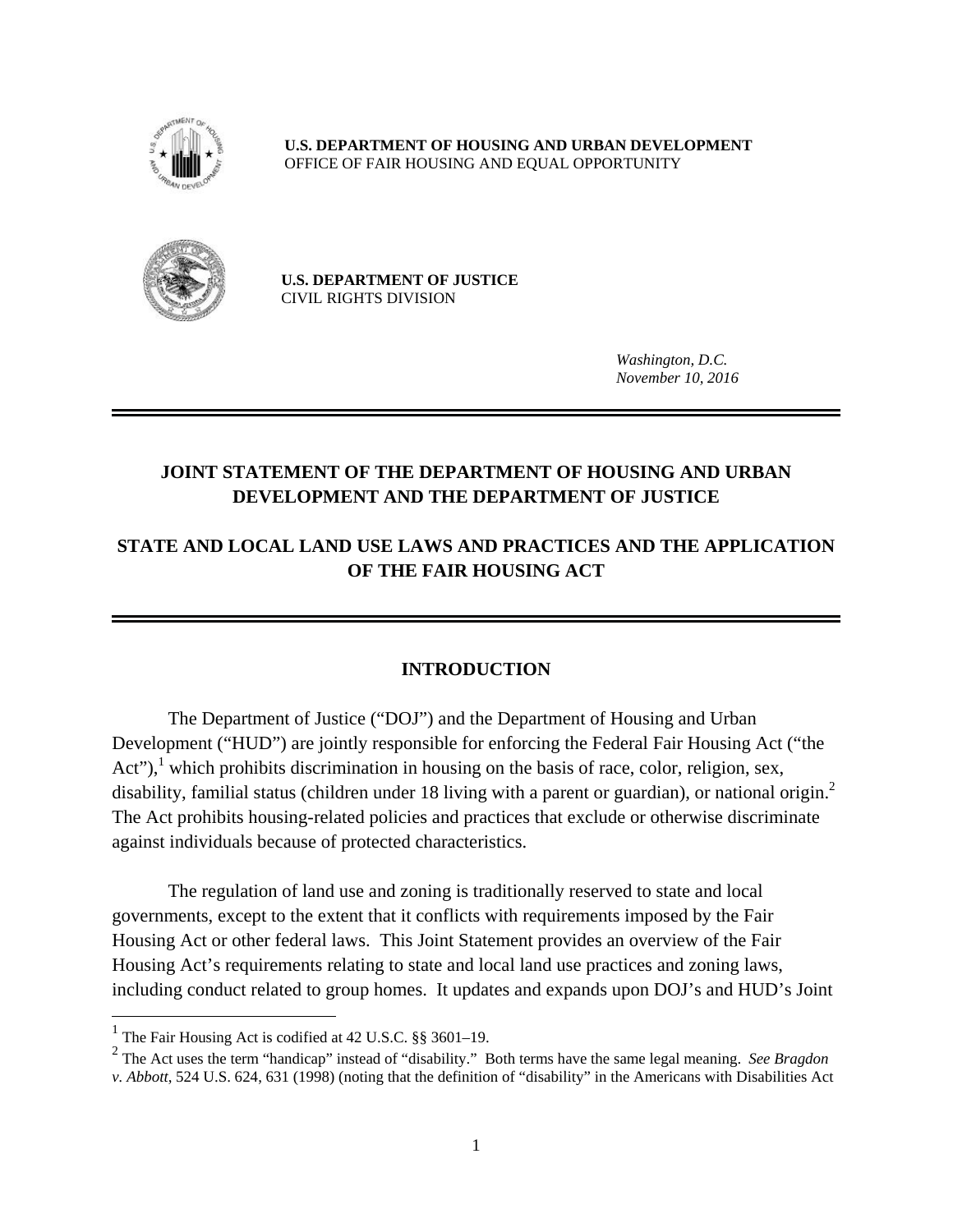Statement on Group Homes, Local Land Use, and the Fair Housing Act, issued on August 18, 1999. The first section of the Joint Statement, Questions 1–6, describes generally the Act's requirements as they pertain to land use and zoning. The second and third sections, Questions 7– 25, discuss more specifically how the Act applies to land use and zoning laws affecting housing for persons with disabilities, including guidance on regulating group homes and the requirement to provide reasonable accommodations. The fourth section, Questions 26–27, addresses HUD's and DOJ's enforcement of the Act in the land use and zoning context.

This Joint Statement focuses on the Fair Housing Act, not on other federal civil rights laws that prohibit state and local governments from adopting or implementing land use and zoning practices that discriminate based on a protected characteristic, such as Title II of the Americans with Disabilities Act ("ADA"), $3$  Section 504 of the Rehabilitation Act of 1973 ("Section 504"),<sup>4</sup> and Title VI of the Civil Rights Act of 1964.<sup>5</sup> In addition, the Joint Statement does not address a state or local government's duty to affirmatively further fair housing, even though state and local governments that receive HUD assistance are subject to this duty. For additional information provided by DOJ and HUD regarding these issues, see the list of resources provided in the answer to Question 27.

### **Questions and Answers on the Fair Housing Act and State and Local Land Use Laws and Zoning**

### **1. How does the Fair Housing Act apply to state and local land use and zoning?**

The Fair Housing Act prohibits a broad range of housing practices that discriminate against individuals on the basis of race, color, religion, sex, disability, familial status, or national origin (commonly referred to as protected characteristics). As established by the Supremacy Clause of the U.S. Constitution, federal laws such as the Fair Housing Act take precedence over conflicting state and local laws. The Fair Housing Act thus prohibits state and local land use and zoning laws, policies, and practices that discriminate based on a characteristic protected under the Act. Prohibited practices as defined in the Act include making unavailable or denying housing because of a protected characteristic. Housing includes not only buildings intended for occupancy as residences, but also vacant land that may be developed into residences.

 $\overline{a}$ 

is drawn almost verbatim "from the definition of 'handicap' contained in the Fair Housing Amendments Act of 1988"). This document uses the term "disability," which is more generally accepted.

<sup>3 42</sup> U.S.C. §12132.

 $^{4}$  29 U.S.C. § 794.

 $5$  42 U.S.C. § 2000d.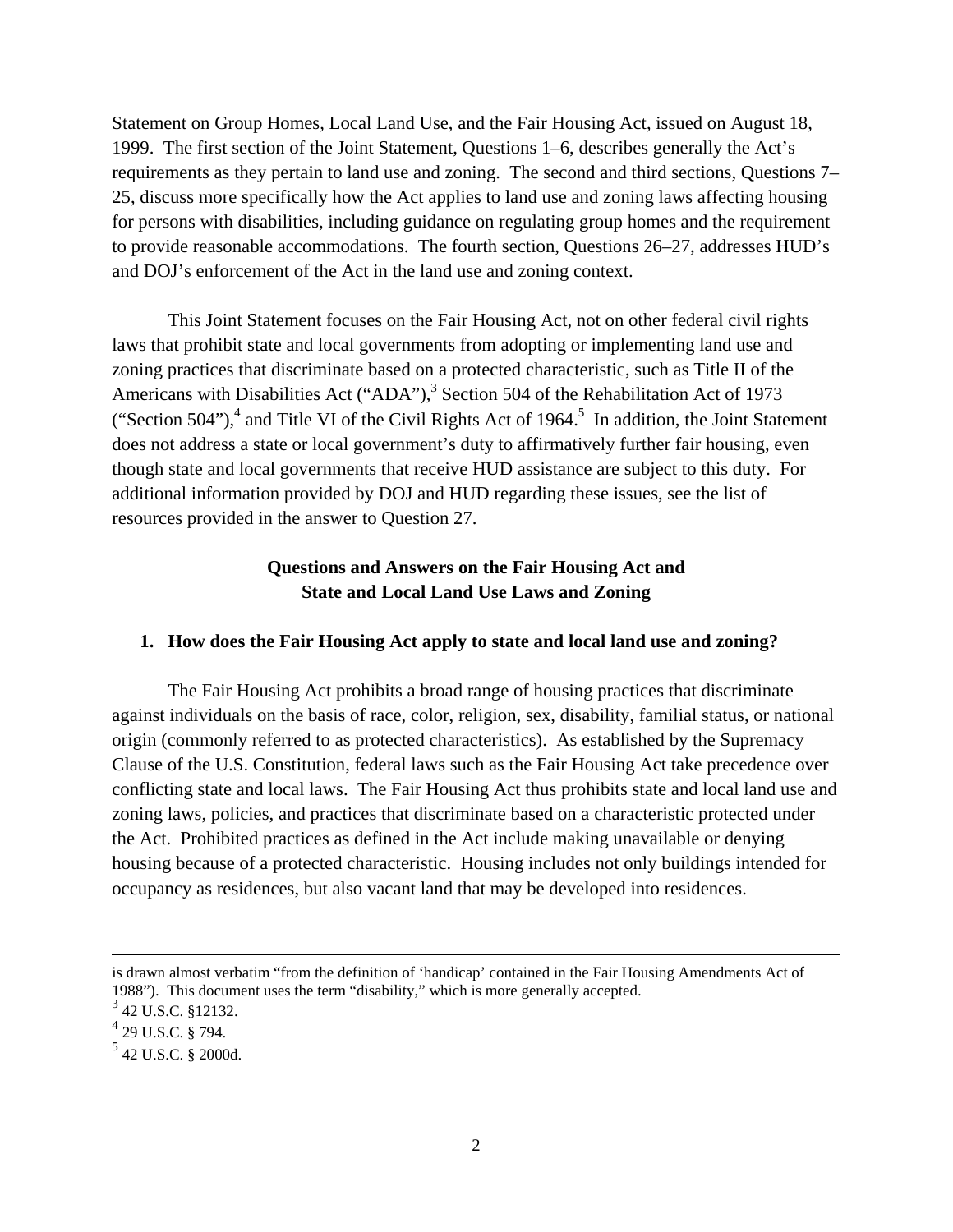### **2. What types of land use and zoning laws or practices violate the Fair Housing Act?**

Examples of state and local land use and zoning laws or practices that may violate the Act include:

- Prohibiting or restricting the development of housing based on the belief that the residents will be members of a particular protected class, such as race, disability, or familial status, by, for example, placing a moratorium on the development of multifamily housing because of concerns that the residents will include members of a particular protected class.
- Imposing restrictions or additional conditions on group housing for persons with disabilities that are not imposed on families or other groups of unrelated individuals, by, for example, requiring an occupancy permit for persons with disabilities to live in a single-family home while not requiring a permit for other residents of single-family homes.
- Imposing restrictions on housing because of alleged public safety concerns that are based on stereotypes about the residents' or anticipated residents' membership in a protected class, by, for example, requiring a proposed development to provide additional security measures based on a belief that persons of a particular protected class are more likely to engage in criminal activity.
- Enforcing otherwise neutral laws or policies differently because of the residents' protected characteristics, by, for example, citing individuals who are members of a particular protected class for violating code requirements for property upkeep while not citing other residents for similar violations.
- Refusing to provide reasonable accommodations to land use or zoning policies when such accommodations may be necessary to allow persons with disabilities to have an equal opportunity to use and enjoy the housing, by, for example, denying a request to modify a setback requirement so an accessible sidewalk or ramp can be provided for one or more persons with mobility disabilities.

# **3. When does a land use or zoning practice constitute intentional discrimination in violation of the Fair Housing Act?**

Intentional discrimination is also referred to as disparate treatment, meaning that the action treats a person or group of persons differently because of race, color, religion, sex, disability, familial status, or national origin. A land use or zoning practice may be intentionally discriminatory even if there is no personal bias or animus on the part of individual government officials. For example, municipal zoning practices or decisions that reflect acquiescence to community bias may be intentionally discriminatory, even if the officials themselves do not personally share such bias. (See Q&A 5.) Intentional discrimination does not require that the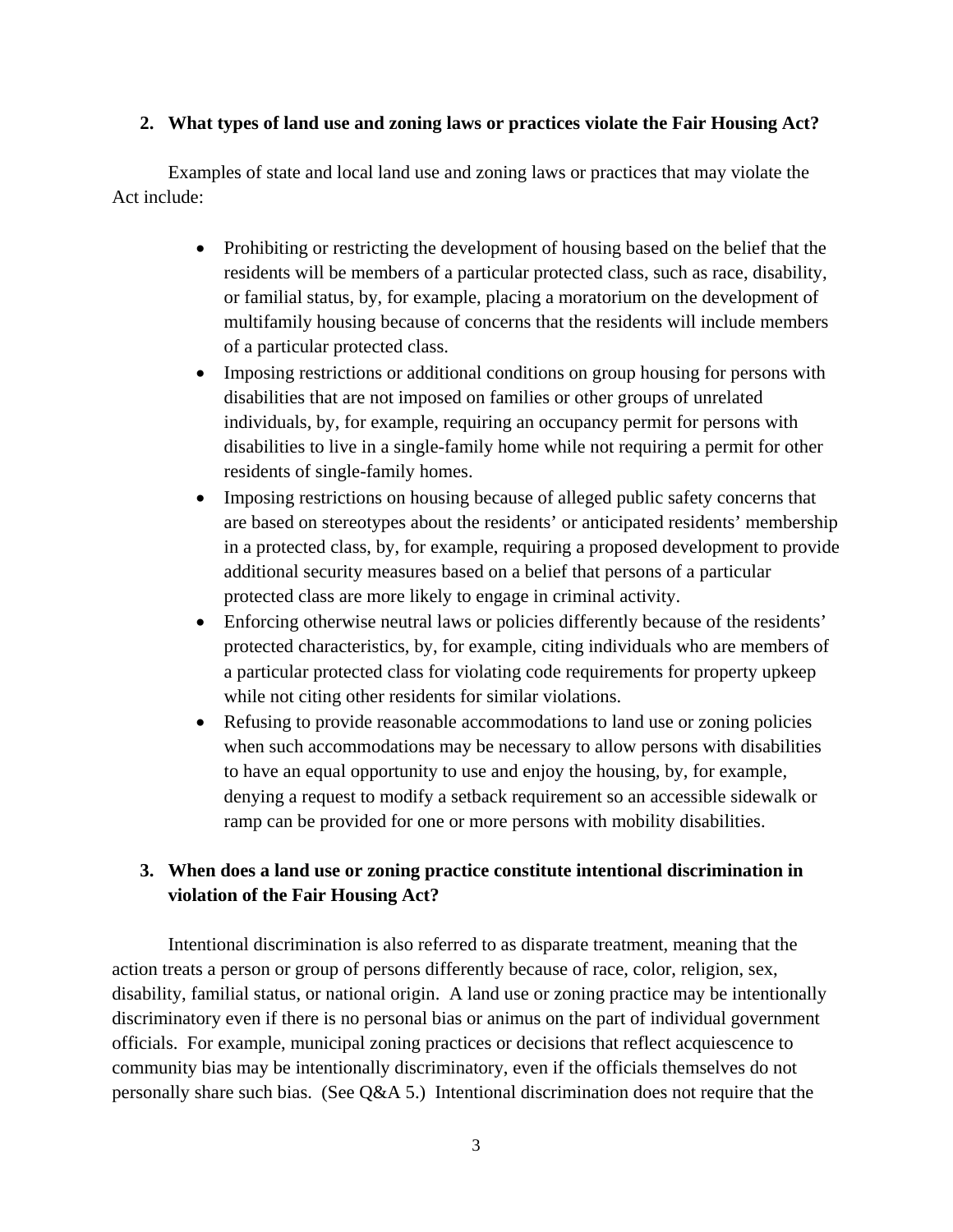decision-makers were hostile toward members of a particular protected class. Decisions motivated by a purported desire to benefit a particular group can also violate the Act if they result in differential treatment because of a protected characteristic.

A land use or zoning practice may be discriminatory on its face. For example, a law that requires persons with disabilities to request permits to live in single-family zones while not requiring persons without disabilities to request such permits violates the Act because it treats persons with disabilities differently based on their disability. Even a law that is seemingly neutral will still violate the Act if enacted with discriminatory intent. In that instance, the analysis of whether there is intentional discrimination will be based on a variety of factors, all of which need not be satisfied. These factors include, but are not limited to: (1) the "impact" of the municipal practice, such as whether an ordinance disproportionately impacts minority residents compared to white residents or whether the practice perpetuates segregation in a neighborhood or particular geographic area; (2) the "historical background" of the action, such as whether there is a history of segregation or discriminatory conduct by the municipality; (3) the "specific sequence of events," such as whether the city adopted an ordinance or took action only after significant, racially-motivated community opposition to a housing development or changed course after learning that a development would include non-white residents; (4) departures from the "normal procedural sequence," such as whether a municipality deviated from normal application or zoning requirements; (5) "substantive departures," such as whether the factors usually considered important suggest that a state or local government should have reached a different result; and (6) the "legislative or administrative history," such as any statements by members of the state or local decision-making body.<sup>6</sup>

# **4. Can state and local land use and zoning laws or practices violate the Fair Housing Act if the state or locality did not intend to discriminate against persons on a prohibited basis?**

*Communities Project, Inc.*<sup>7</sup> The Court stated that "[t]hese unlawful practices include zoning Yes. Even absent a discriminatory intent, state or local governments may be liable under the Act for any land use or zoning law or practice that has an unjustified discriminatory effect because of a protected characteristic. In 2015, the United States Supreme Court affirmed this interpretation of the Act in *Texas Department of Housing and Community Affairs v. Inclusive*  laws and other housing restrictions that function unfairly to exclude minorities from certain neighborhoods without any sufficient justification."<sup>8</sup>

 $\overline{a}$ 

<sup>6</sup>*Vill. of Arlington Heights v. Metro. Hous. Dev. Corp.*, 429 U.S. 252, 265–68 (1977).

 7 \_\_\_ U.S. \_\_\_, 135 S. Ct. 2507 (2015).

 $\overline{\right|^{8}$ *Id.* at 2521–22.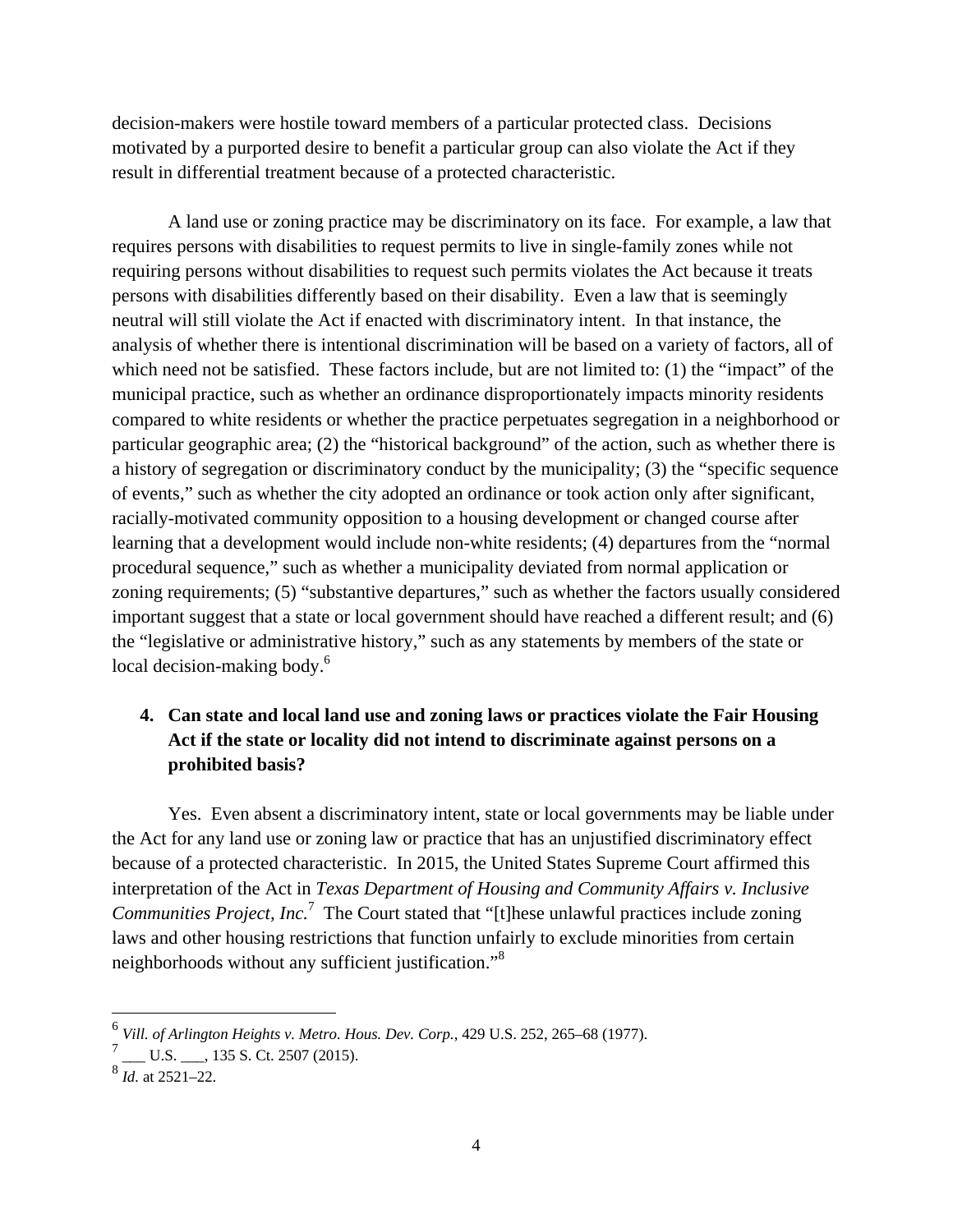A land use or zoning practice results in a discriminatory effect if it caused or predictably will cause a disparate impact on a group of persons or if it creates, increases, reinforces, or perpetuates segregated housing patterns because of a protected characteristic. A state or local government still has the opportunity to show that the practice is necessary to achieve one or more of its substantial, legitimate, nondiscriminatory interests. These interests must be supported by evidence and may not be hypothetical or speculative. If these interests could not be served by another practice that has a less discriminatory effect, then the practice does not violate the Act. The standard for evaluating housing-related practices with a discriminatory effect are set forth in HUD's Discriminatory Effects Rule, 24 C.F.R § 100.500.

Examples of land use practices that violate the Fair Housing Act under a discriminatory effects standard include minimum floor space or lot size requirements that increase the size and cost of housing if such an increase has the effect of excluding persons from a locality or neighborhood because of their membership in a protected class, without a legally sufficient justification. Similarly, prohibiting low-income or multifamily housing may have a discriminatory effect on persons because of their membership in a protected class and, if so, would violate the Act absent a legally sufficient justification.

# **5. Does a state or local government violate the Fair Housing Act if it considers the fears or prejudices of community members when enacting or applying its zoning or land use laws respecting housing?**

When enacting or applying zoning or land use laws, state and local governments may not act because of the fears, prejudices, stereotypes, or unsubstantiated assumptions that community members may have about current or prospective residents because of the residents' protected characteristics. Doing so violates the Act, even if the officials themselves do not personally share such bias. For example, a city may not deny zoning approval for a low-income housing development that meets all zoning and land use requirements because the development may house residents of a particular protected class or classes whose presence, the community fears, will increase crime and lower property values in the surrounding neighborhood. Similarly, a local government may not block a group home or deny a requested reasonable accommodation in response to neighbors' stereotypical fears or prejudices about persons with disabilities or a particular type of disability. Of course, a city council or zoning board is not bound by everything that is said by every person who speaks at a public hearing. It is the record as a whole that will be determinative.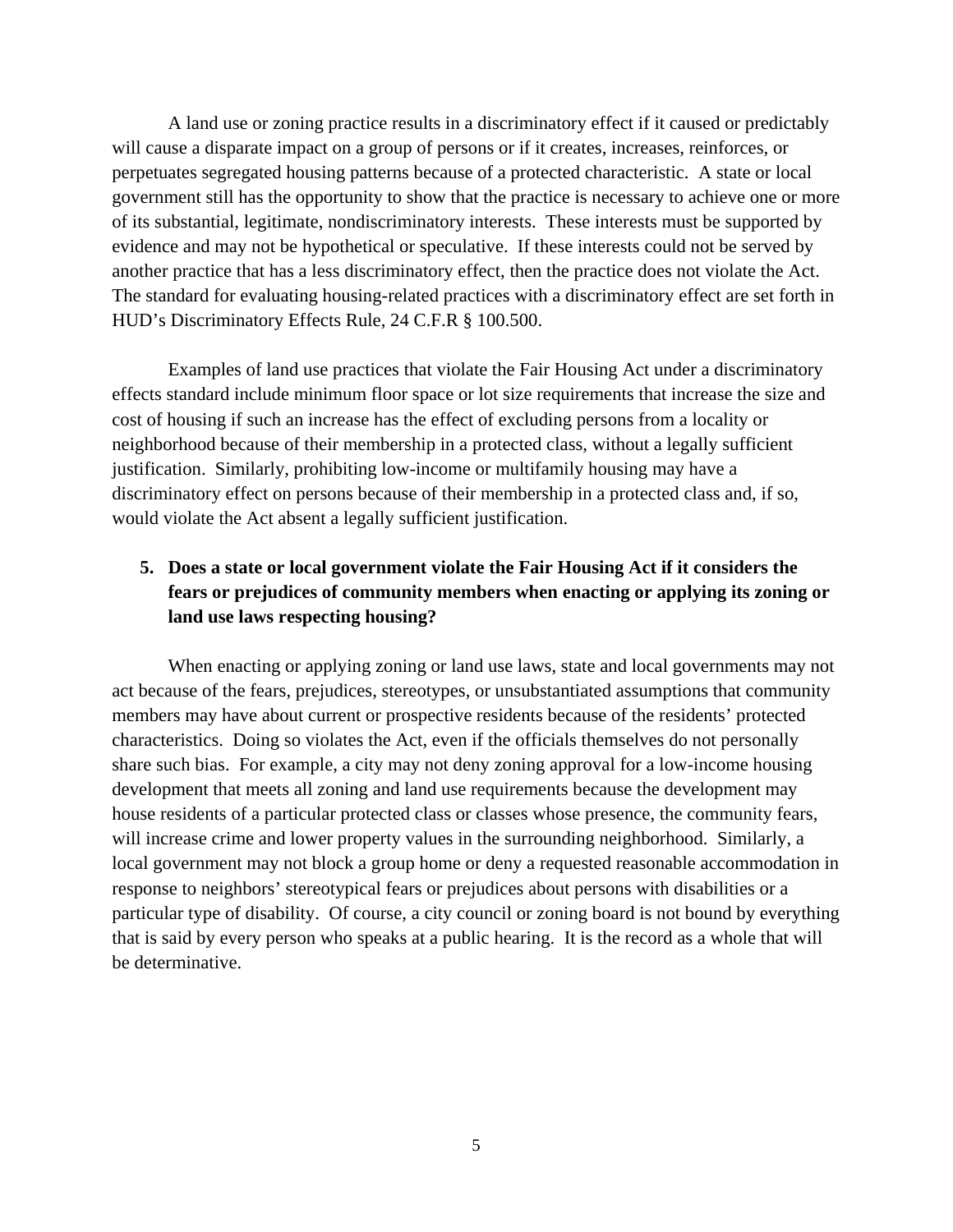### **6. Can state and local governments violate the Fair Housing Act if they adopt or implement restrictions against children?**

Yes. State and local governments may not impose restrictions on where families with children may reside unless the restrictions are consistent with the "housing for older persons" exemption of the Act. The most common types of housing for older persons that may qualify for this exemption are: (1) housing intended for, and solely occupied by, persons 62 years of age or older; and (2) housing in which 80% of the occupied units have at least one person who is 55 years of age or older that publishes and adheres to policies and procedures demonstrating the intent to house older persons. These types of housing must meet all requirements of the exemption, including complying with HUD regulations applicable to such housing, such as verification procedures regarding the age of the occupants. A state or local government that zones an area to exclude families with children under 18 years of age must continually ensure that housing in that zone meets all requirements of the exemption. If all of the housing in that zone does not continue to meet all such requirements, that state or local government violates the Act.

## **Questions and Answers on the Fair Housing Act and Local Land Use and Zoning Regulation of Group Homes**

#### **7. Who qualifies as a person with a disability under the Fair Housing Act?**

The Fair Housing Act defines a person with a disability to include (1) individuals with a physical or mental impairment that substantially limits one or more major life activities; (2) individuals who are regarded as having such an impairment; and (3) individuals with a record of such an impairment.

The term "physical or mental impairment" includes, but is not limited to, diseases and conditions such as orthopedic, visual, speech and hearing impairments, cerebral palsy, autism, epilepsy, muscular dystrophy, multiple sclerosis, cancer, heart disease, diabetes, HIV infection, developmental disabilities, mental illness, drug addiction (other than addiction caused by current, illegal use of a controlled substance), and alcoholism.

The term "major life activity" includes activities such as seeing, hearing, walking breathing, performing manual tasks, caring for one's self, learning, speaking, and working. This list of major life activities is not exhaustive.

Being regarded as having a disability means that the individual is treated as if he or she has a disability even though the individual may not have an impairment or may not have an impairment that substantially limits one or more major life activities. For example, if a landlord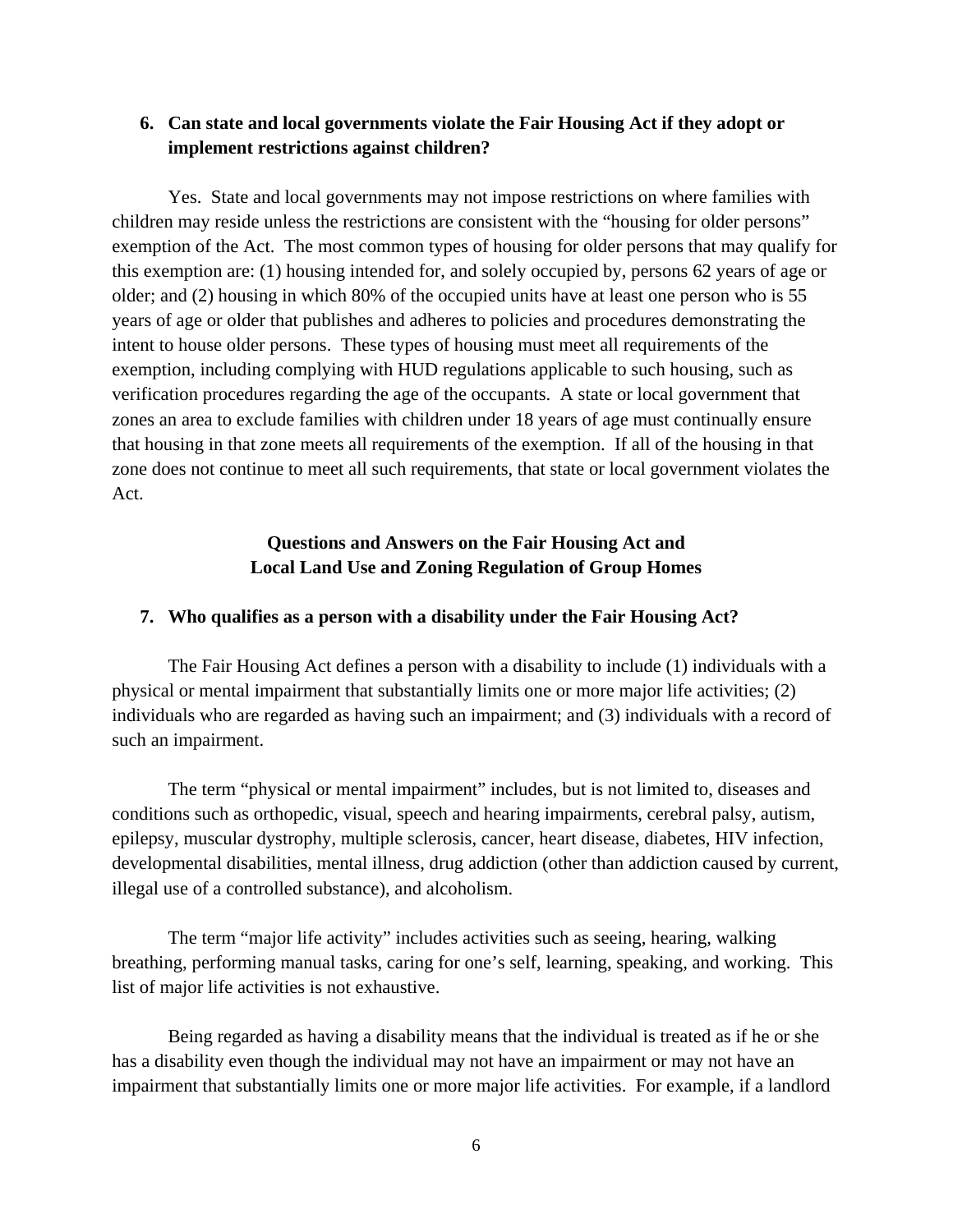refuses to rent to a person because the landlord believes the prospective tenant has a disability, then the landlord violates the Act's prohibition on discrimination on the basis of disability, even if the prospective tenant does not actually have a physical or mental impairment that substantially limits one or more major life activities.

Having a record of a disability means the individual has a history of, or has been misclassified as having, a mental or physical impairment that substantially limits one or more major life activities.

#### **8. What is a group home within the meaning of the Fair Housing Act?**

The term "group home" does not have a specific legal meaning; land use and zoning officials and the courts, however, have referred to some residences for persons with disabilities as group homes. The Fair Housing Act prohibits discrimination on the basis of disability, and persons with disabilities have the same Fair Housing Act protections whether or not their housing is considered a group home. A household where two or more persons with disabilities choose to live together, as a matter of association, may not be subjected to requirements or conditions that are not imposed on households consisting of persons without disabilities.

In this Statement, the term "group home" refers to a dwelling that is or will be occupied by unrelated persons with disabilities. Sometimes group homes serve individuals with a particular type of disability, and sometimes they serve individuals with a variety of disabilities. Some group homes provide residents with in-home support services of varying types, while others do not. The provision of support services is not required for a group home to be protected under the Fair Housing Act. Group homes, as discussed in this Statement, may be opened by individuals or by organizations, both for-profit and not-for-profit. Sometimes it is the group home operator or developer, rather than the individuals who live or are expected to live in the home, who interacts with a state or local government agency about developing or operating the group home, and sometimes there is no interaction among residents or operators and state or local governments.

In this Statement, the term "group home" includes homes occupied by persons in recovery from alcohol or substance abuse, who are persons with disabilities under the Act. Although a group home for persons in recovery may commonly be called a "sober home," the term does not have a specific legal meaning, and the Act treats persons with disabilities who reside in such homes no differently than persons with disabilities who reside in other types of group homes. Like other group homes, homes for persons in recovery are sometimes operated by individuals or organizations, both for-profit and not-for-profit, and support services or supervision are sometimes, but not always, provided. The Act does not require a person who resides in a home for persons in recovery to have participated in or be currently participating in a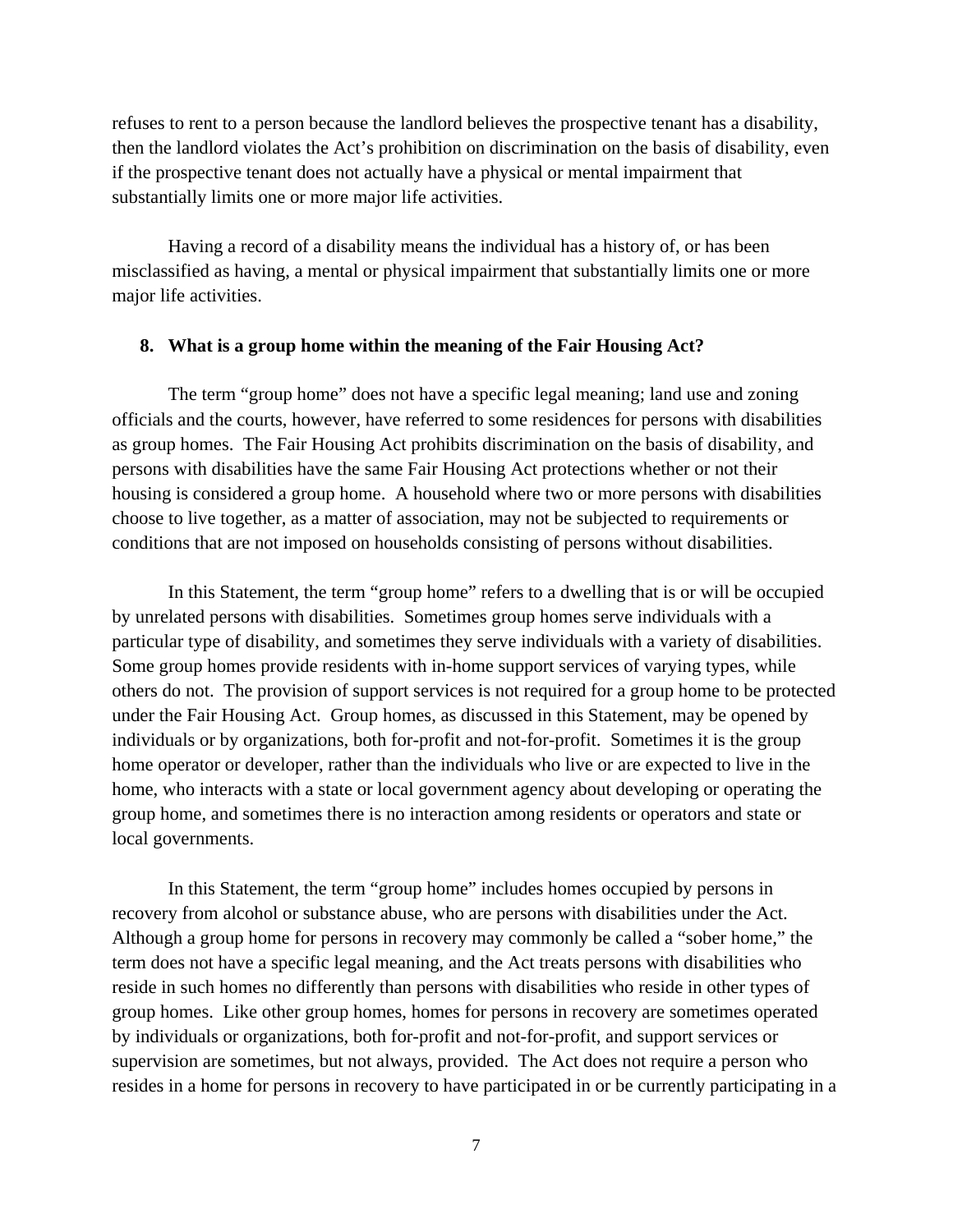substance abuse treatment program to be considered a person with a disability. The fact that a resident of a group home may currently be illegally using a controlled substance does not deprive the other residents of the protection of the Fair Housing Act.

#### **9. In what ways does the Fair Housing Act apply to group homes?**

The Fair Housing Act prohibits discrimination on the basis of disability, and persons with disabilities have the same Fair Housing Act protections whether or not their housing is considered a group home. State and local governments may not discriminate against persons with disabilities who live in group homes. Persons with disabilities who live in or seek to live in group homes are sometimes subjected to unlawful discrimination in a number of ways, including those discussed in the preceding Section of this Joint Statement. Discrimination may be intentional; for example, a locality might pass an ordinance prohibiting group homes in singlefamily neighborhoods or prohibiting group homes for persons with certain disabilities. These ordinances are facially discriminatory, in violation of the Act. In addition, as discussed more fully in Q&A 10 below, a state or local government may violate the Act by refusing to grant a reasonable accommodation to its zoning or land use ordinance when the requested accommodation may be necessary for persons with disabilities to have an equal opportunity to use and enjoy a dwelling. For example, if a locality refuses to waive an ordinance that limits the number of unrelated persons who may live in a single-family home where such a waiver may be necessary for persons with disabilities to have an equal opportunity to use and enjoy a dwelling, the locality violates the Act unless the locality can prove that the waiver would impose an undue financial and administrative burden on the local government or fundamentally alter the essential nature of the locality's zoning scheme. Furthermore, a state or local government may violate the Act by enacting an ordinance that has an unjustified discriminatory effect on persons with disabilities who seek to live in a group home in the community. Unlawful actions concerning group homes are discussed in more detail throughout this Statement.

#### **10. What is a reasonable accommodation under the Fair Housing Act?**

The Fair Housing Act makes it unlawful to refuse to make "reasonable accommodations" to rules, policies, practices, or services, when such accommodations may be necessary to afford persons with disabilities an equal opportunity to use and enjoy a dwelling. A "reasonable accommodation" is a change, exception, or adjustment to a rule, policy, practice, or service that may be necessary for a person with a disability to have an equal opportunity to use and enjoy a dwelling, including public and common use spaces. Since rules, policies, practices, and services may have a different effect on persons with disabilities than on other persons, treating persons with disabilities exactly the same as others may sometimes deny them an equal opportunity to use and enjoy a dwelling.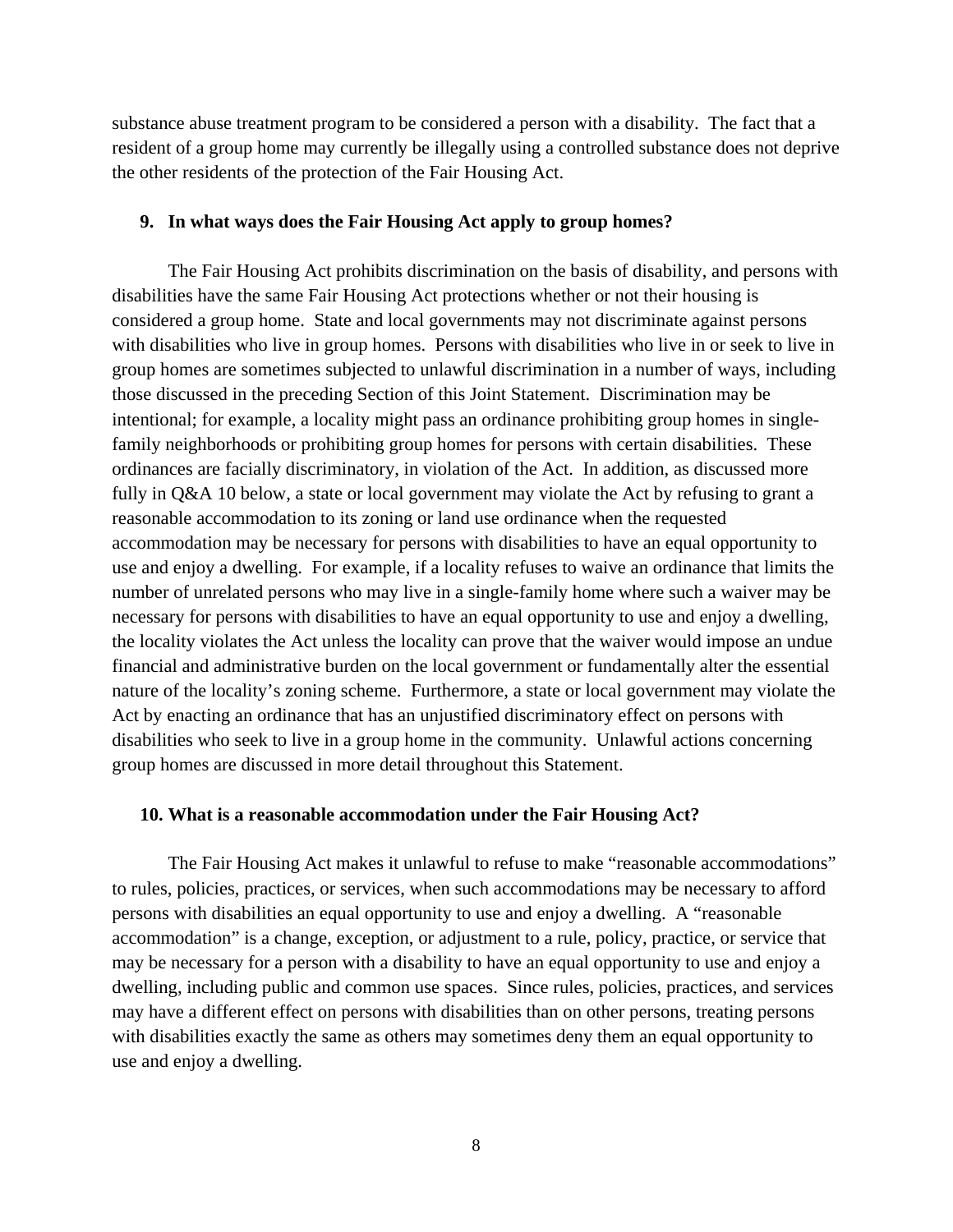Even if a zoning ordinance imposes on group homes the same restrictions that it imposes on housing for other groups of unrelated persons, a local government may be required, in individual cases and when requested to do so, to grant a reasonable accommodation to a group home for persons with disabilities. What constitutes a reasonable accommodation is a case-bycase determination based on an individualized assessment. This topic is discussed in detail in Q&As 20–25 and in the HUD/DOJ Joint Statement on Reasonable Accommodations under the Fair Housing Act.

### **11. Does the Fair Housing Act protect persons with disabilities who pose a "direct threat" to others?**

The Act does not allow for the exclusion of individuals based upon fear, speculation, or stereotype about a particular disability or persons with disabilities in general. Nevertheless, the Act does not protect an individual whose tenancy would constitute a "direct threat" to the health or safety of other individuals or whose tenancy would result in substantial physical damage to the property of others unless the threat or risk to property can be eliminated or significantly reduced by reasonable accommodation. A determination that an individual poses a direct threat must rely on an individualized assessment that is based on reliable objective evidence (for example, current conduct or a recent history of overt acts). The assessment must consider: (1) the nature, duration, and severity of the risk of injury; (2) the probability that injury will actually occur; and (3) whether there are any reasonable accommodations that will eliminate or significantly reduce the direct threat. See Q&A 10 for a general discussion of reasonable accommodations. Consequently, in evaluating an individual's recent history of overt acts, a state or local government must take into account whether the individual has received intervening treatment or medication that has eliminated or significantly reduced the direct threat (in other words, significant risk of substantial harm). In such a situation, the state or local government may request that the individual show how the circumstances have changed so that he or she no longer poses a direct threat. Any such request must be reasonable and limited to information necessary to assess whether circumstances have changed. Additionally, in such a situation, a state or local government may obtain satisfactory and reasonable assurances that the individual will not pose a direct threat during the tenancy. The state or local government must have reliable, objective evidence that the tenancy of a person with a disability poses a direct threat before excluding him or her from housing on that basis, and, in making that assessment, the state or local government may not ignore evidence showing that the individual's tenancy would no longer pose a direct threat. Moreover, the fact that one individual may pose a direct threat does not mean that another individual with the same disability or other individuals in a group home may be denied housing.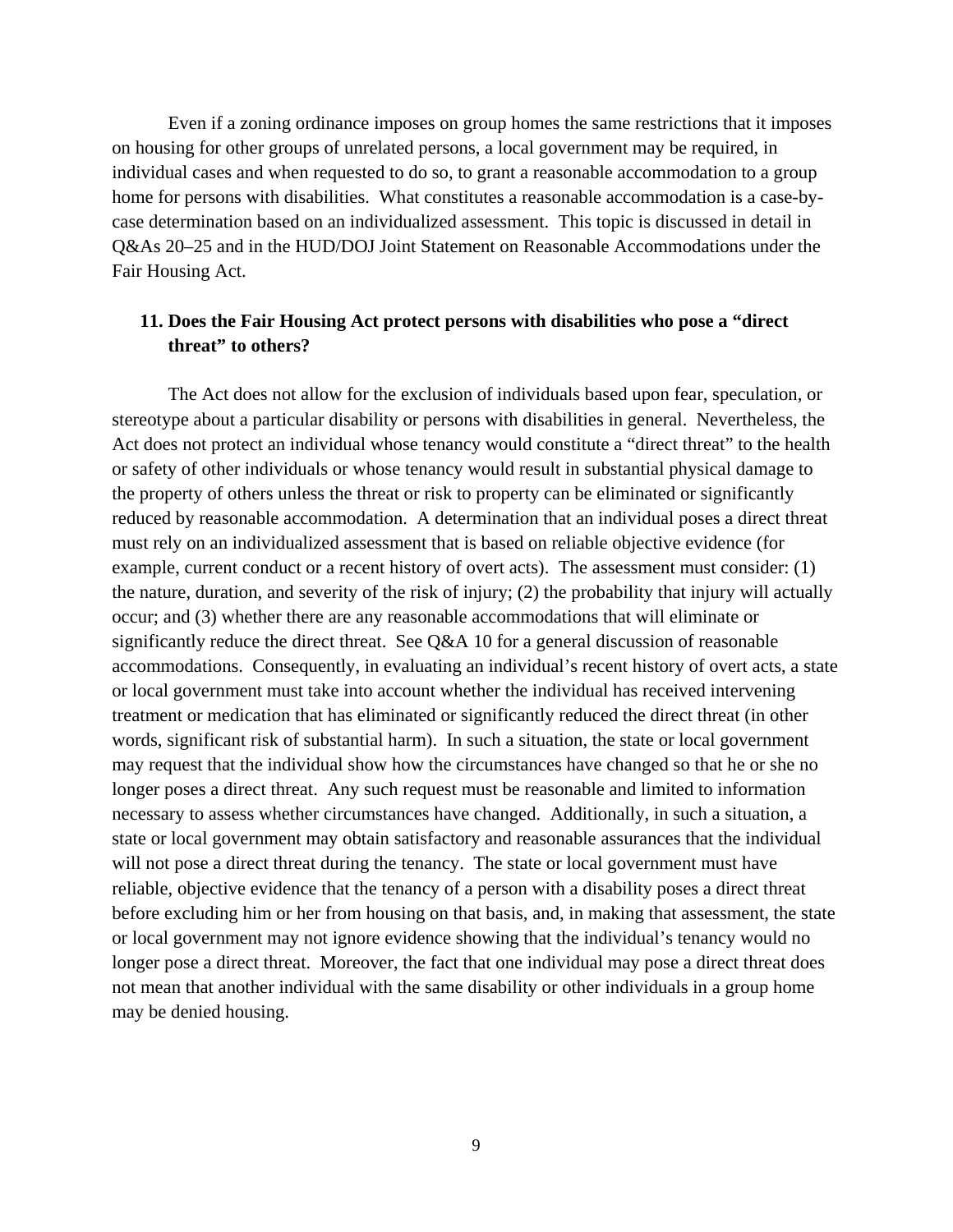## **12. Can a state or local government enact laws that specifically limit group homes for individuals with specific types of disabilities?**

No. Just as it would be illegal to enact a law for the purpose of excluding or limiting group homes for individuals with disabilities, it is illegal under the Act for local land use and zoning laws to exclude or limit group homes for individuals with specific types of disabilities. For example, a government may not limit group homes for persons with mental illness to certain neighborhoods. The fact that the state or local government complies with the Act with regard to group homes for persons with some types of disabilities will not justify discrimination against individuals with another type of disability, such as mental illness.

## **13. Can a state or local government limit the number of individuals who reside in a group home in a residential neighborhood?**

Neutral laws that govern groups of unrelated persons who live together do not violate the Act so long as (1) those laws do not intentionally discriminate against persons on the basis of disability (or other protected class), (2) those laws do not have an unjustified discriminatory effect on the basis of disability (or other protected class), and (3) state and local governments make reasonable accommodations when such accommodations may be necessary for a person with a disability to have an equal opportunity to use and enjoy a dwelling.

Local zoning and land use laws that treat groups of unrelated persons with disabilities less favorably than similar groups of unrelated persons without disabilities violate the Fair Housing Act. For example, suppose a city's zoning ordinance defines a "family" to include up to a certain number of unrelated persons living together as a household unit, and gives such a group of unrelated persons the right to live in any zoning district without special permission from the city. If that ordinance also prohibits a group home having the same number of persons with disabilities in a certain district or requires it to seek a use permit, the ordinance would violate the Fair Housing Act. The ordinance violates the Act because it treats persons with disabilities less favorably than families and unrelated persons without disabilities.

A local government may generally restrict the ability of groups of unrelated persons to live together without violating the Act as long as the restrictions are imposed on all such groups, including a group defined as a family. Thus, if the definition of a family includes up to a certain number of unrelated individuals, an ordinance would not, on its face, violate the Act if a group home for persons with disabilities with more than the permitted number for a family were not allowed to locate in a single-family-zoned neighborhood because any group of unrelated people without disabilities of that number would also be disallowed. A facially neutral ordinance, however, still may violate the Act if it is intentionally discriminatory (that is, enacted with discriminatory intent or applied in a discriminatory manner), or if it has an unjustified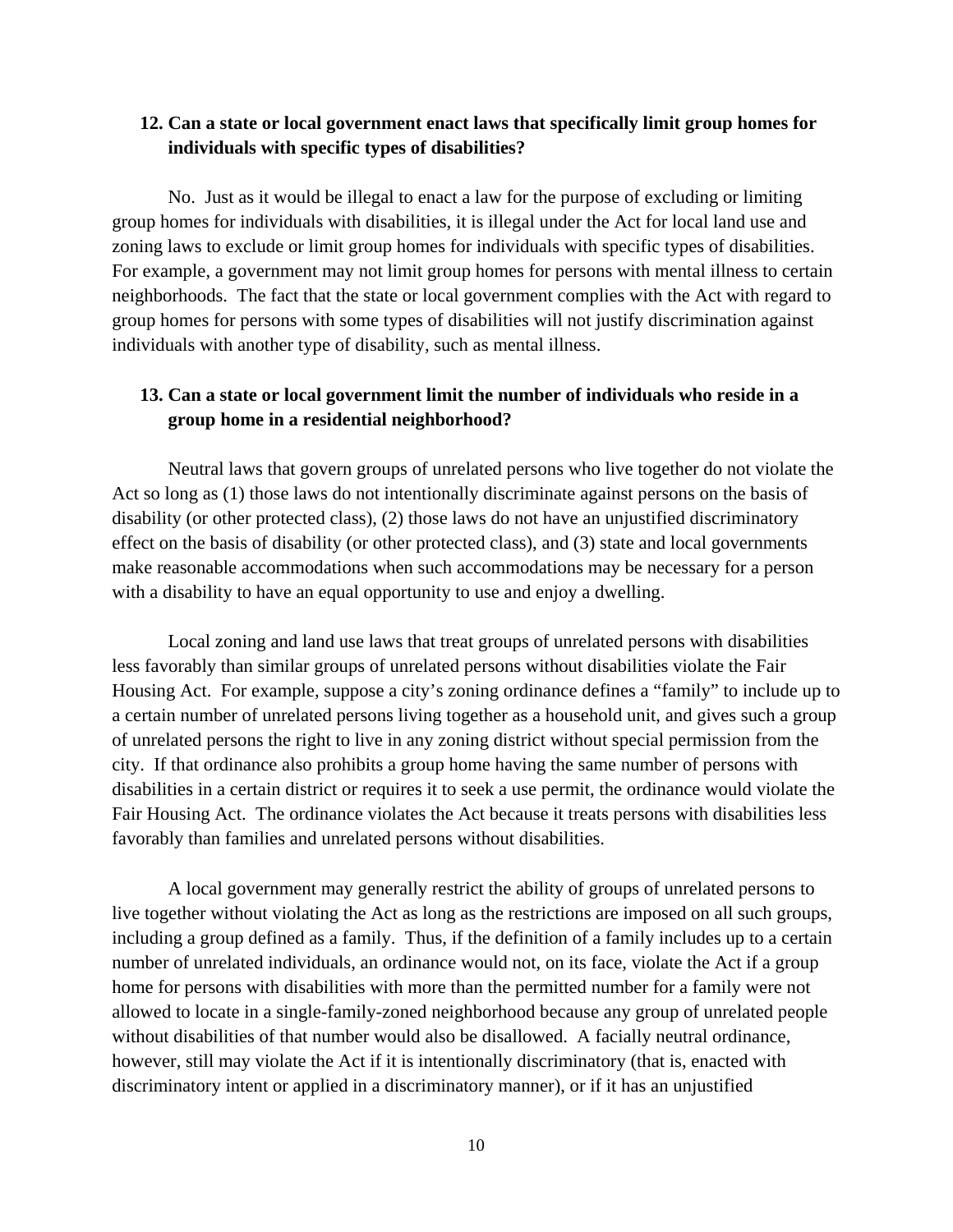discriminatory effect on persons with disabilities. For example, an ordinance that limits the number of unrelated persons who may constitute a family may violate the Act if it is enacted for the purpose of limiting the number of persons with disabilities who may live in a group home, or if it has the unjustified discriminatory effect of excluding or limiting group homes in the jurisdiction. Governments may also violate the Act if they enforce such restrictions more strictly against group homes than against groups of the same number of unrelated persons without disabilities who live together in housing. In addition, as discussed in detail below, because the Act prohibits the denial of reasonable accommodations to rules and policies for persons with disabilities, a group home that provides housing for a number of persons with disabilities that exceeds the number allowed under the family definition has the right to seek an exception or waiver. If the criteria for a reasonable accommodation are met, the permit must be given in that instance, but the ordinance would not be invalid. $9$ 

#### **14. How does the Supreme Court's ruling in** *Olmstead* **apply to the Fair Housing Act?**

 where necessary services could reasonably be provided in integrated, community-based settings. In *Olmstead v. L.C.*,<sup>10</sup> the Supreme Court ruled that the Americans with Disabilities Act (ADA) prohibits the unjustified segregation of persons with disabilities in institutional settings An integrated setting is one that enables individuals with disabilities to live and interact with individuals without disabilities to the fullest extent possible. By contrast, a segregated setting includes congregate settings populated exclusively or primarily by individuals with disabilities. Although *Olmstead* did not interpret the Fair Housing Act, the objectives of the Fair Housing Act and the ADA, as interpreted in *Olmstead*, are consistent. The Fair Housing Act ensures that persons with disabilities have an equal opportunity to choose the housing where they wish to live. The ADA and *Olmstead* ensure that persons with disabilities also have the option to live and receive services in the most integrated setting appropriate to their needs. The integration mandate of the ADA and *Olmstead* can be implemented without impairing the rights protected by the Fair Housing Act. For example, state and local governments that provide or fund housing, health care, or support services must comply with the integration mandate by providing these programs, services, and activities in the most integrated setting appropriate to the needs of individuals with disabilities. State and local governments may comply with this requirement by adopting standards for the housing, health care, or support services they provide or fund that are reasonable, individualized, and specifically tailored to enable individuals with disabilities to live and interact with individuals without disabilities to the fullest extent possible. Local governments should be aware that ordinances and policies that impose additional restrictions on housing or residential services for persons with disabilities that are not imposed on housing or

 $\overline{a}$ 

 $9<sup>9</sup>$  Laws that limit the number of occupants per unit do not violate the Act as long as they are reasonable, are applied to all occupants, and do not operate to discriminate on the basis of disability, familial status, or other characteristics protected by the Act.

 $^{10}$  527 U.S. 581 (1999).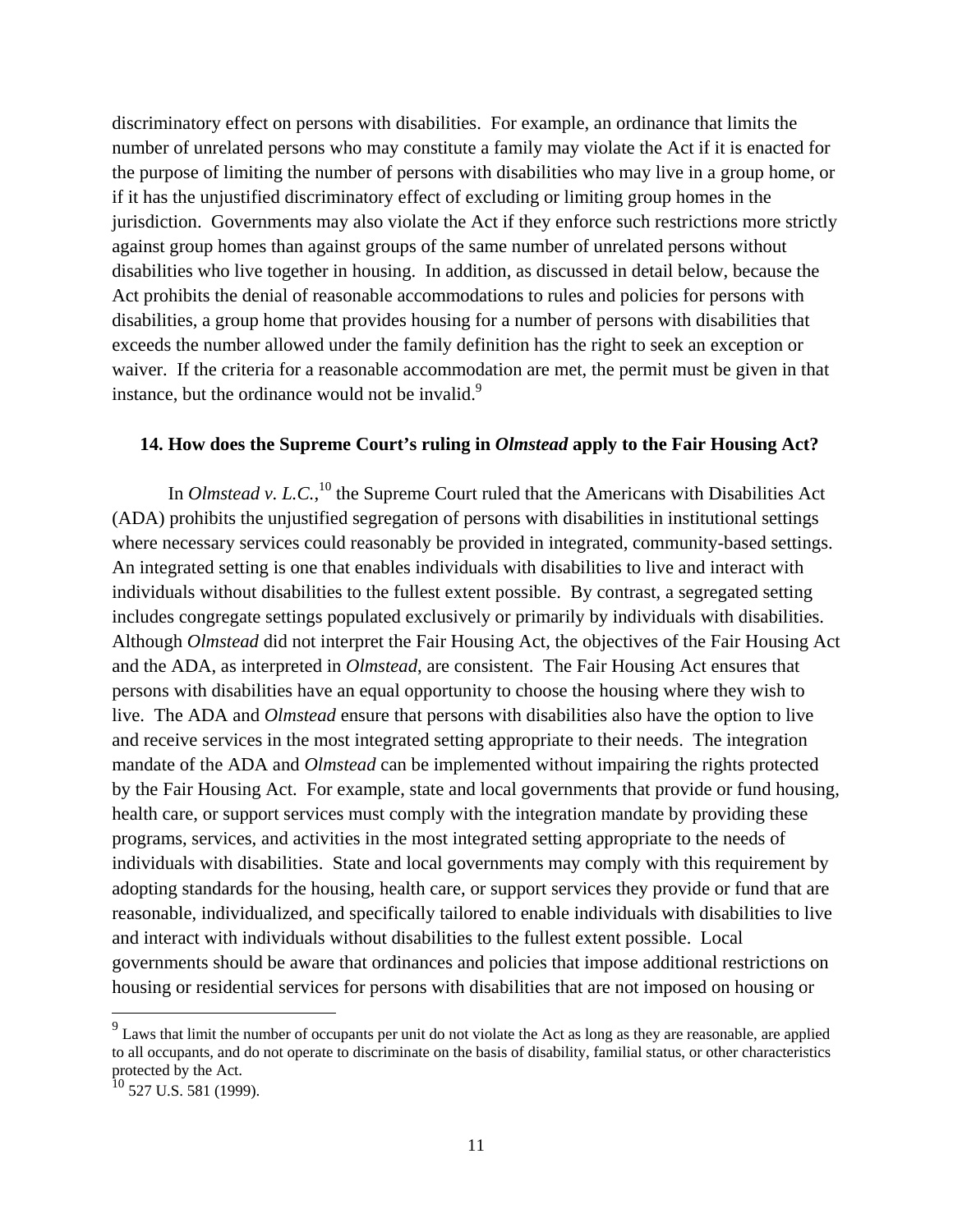residential services for persons without disabilities are likely to violate the Act. In addition, a locality would violate the Act and the integration mandate of the ADA and *Olmstead* if it required group homes to be concentrated in certain areas of the jurisdiction by, for example, restricting them from being located in other areas.

### **15. Can a state or local government impose spacing requirements on the location of group homes for persons with disabilities?**

A "spacing" or "dispersal" requirement generally refers to a requirement that a group home for persons with disabilities must not be located within a specific distance of another group home. Sometimes a spacing requirement is designed so it applies only to group homes and sometimes a spacing requirement is framed more generally and applies to group homes and other types of uses such as boarding houses, student housing, or even certain types of businesses. In a community where a certain number of unrelated persons are permitted by local ordinance to reside together in a home, it would violate the Act for the local ordinance to impose a spacing requirement on group homes that do not exceed that permitted number of residents because the spacing requirement would be a condition imposed on persons with disabilities that is not imposed on persons without disabilities. In situations where a group home seeks a reasonable accommodation to exceed the number of unrelated persons who are permitted by local ordinance to reside together, the Fair Housing Act does not prevent state or local governments from taking into account concerns about the over-concentration of group homes that are located in close proximity to each other. Sometimes compliance with the integration mandate of the ADA and *Olmstead* requires government agencies responsible for licensing or providing housing for persons with disabilities to consider the location of other group homes when determining what housing will best meet the needs of the persons being served. Some courts, however, have found that spacing requirements violate the Fair Housing Act because they deny persons with disabilities an equal opportunity to choose where they will live. Because an across-the-board spacing requirement may discriminate against persons with disabilities in some residential areas, any standards that state or local governments adopt should evaluate the location of group homes for persons with disabilities on a case-by-case basis.

Where a jurisdiction has imposed a spacing requirement on the location of group homes for persons with disabilities, courts may analyze whether the requirement violates the Act under an intent, effects, or reasonable accommodation theory. In cases alleging intentional discrimination, courts look to a number of factors, including the effect of the requirement on housing for persons with disabilities; the jurisdiction's intent behind the spacing requirement; the existence, size, and location of group homes in a given area; and whether there are methods other than a spacing requirement for accomplishing the jurisdiction's stated purpose. A spacing requirement enacted with discriminatory intent, such as for the purpose of appeasing neighbors' stereotypical fears about living near persons with disabilities, violates the Act. Further, a neutral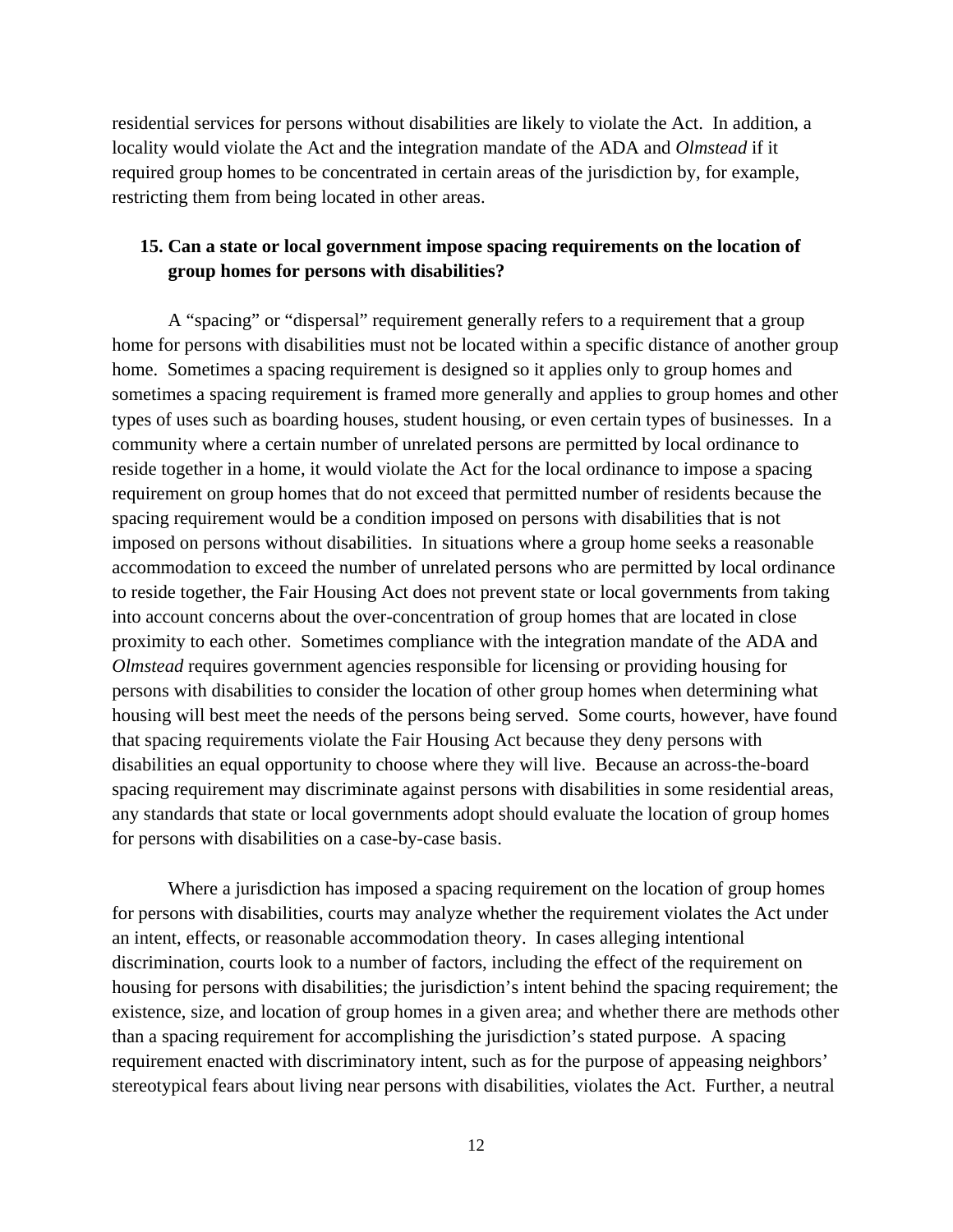spacing requirement that applies to all housing for groups of unrelated persons may have an unjustified discriminatory effect on persons with disabilities, thus violating the Act. Jurisdictions must also consider, in compliance with the Act, requests for reasonable accommodations to any spacing requirements.

## **16. Can a state or local government impose health and safety regulations on group home operators?**

Operators of group homes for persons with disabilities are subject to applicable state and local regulations addressing health and safety concerns unless those regulations are inconsistent with the Fair Housing Act or other federal law. Licensing and other regulatory requirements that may apply to some group homes must also be consistent with the Fair Housing Act. Such regulations must not be based on stereotypes about persons with disabilities or specific types of disabilities. State or local zoning and land use ordinances may not, consistent with the Fair Housing Act, require individuals with disabilities to receive medical, support, or other services or supervision that they do not need or want as a condition for allowing a group home to operate. State and local governments' enforcement of neutral requirements regarding safety, licensing, and other regulatory requirements governing group homes do not violate the Fair Housing Act so long as the ordinances are enforced in a neutral manner, they do not specifically target group homes, and they do not have an unjustified discriminatory effect on persons with disabilities who wish to reside in group homes.

Governments must also consider requests for reasonable accommodations to licensing and regulatory requirements and procedures, and grant them where they may be necessary to afford individuals with disabilities an equal opportunity to use and enjoy a dwelling, as required by the Act.

## **17. Can a state or local government address suspected criminal activity or fraud and abuse at group homes for persons with disabilities?**

The Fair Housing Act does not prevent state and local governments from taking nondiscriminatory action in response to criminal activity, insurance fraud, Medicaid fraud, neglect or abuse of residents, or other illegal conduct occurring at group homes, including reporting complaints to the appropriate state or federal regulatory agency. States and localities must ensure that actions to enforce criminal or other laws are not taken to target group homes and are applied equally, regardless of whether the residents of housing are persons with disabilities. For example, persons with disabilities residing in group homes are entitled to the same constitutional protections against unreasonable search and seizure as those without disabilities.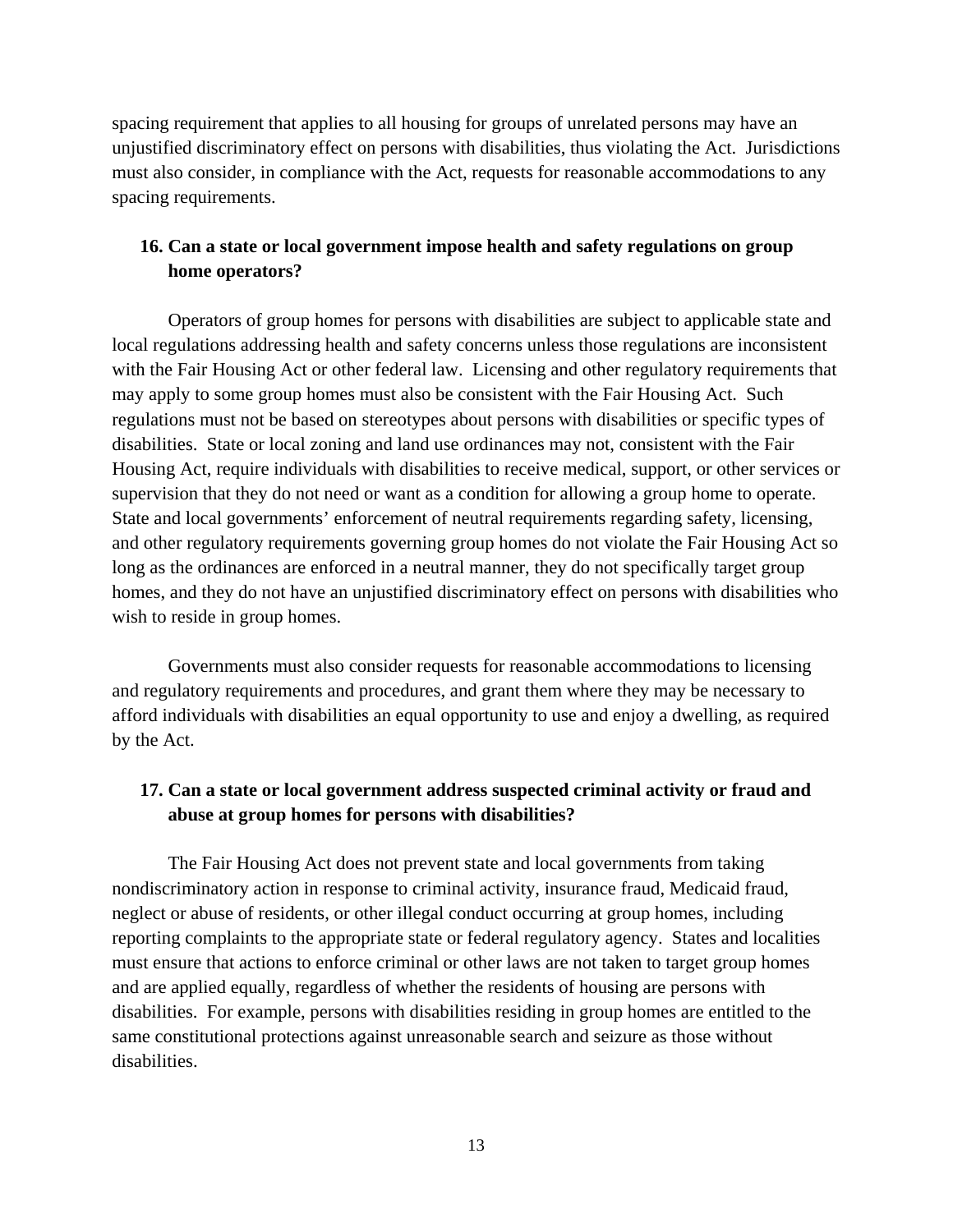# **18. Does the Fair Housing Act permit a state or local government to implement strategies to integrate group homes for persons with disabilities in particular neighborhoods where they are not currently located?**

Yes. Some strategies a state or local government could use to further the integration of group housing for persons with disabilities, consistent with the Act, include affirmative marketing or offering incentives. For example, jurisdictions may engage in affirmative marketing or offer variances to providers of housing for persons with disabilities to locate future homes in neighborhoods where group homes for persons with disabilities are not currently located. But jurisdictions may not offer incentives for a discriminatory purpose or that have an unjustified discriminatory effect because of a protected characteristic.

## **19. Can a local government consider the fears or prejudices of neighbors in deciding whether a group home can be located in a particular neighborhood?**

In the same way a local government would violate the law if it rejected low-income housing in a community because of neighbors' fears that such housing would be occupied by racial minorities (see Q&A 5), a local government violates the law if it blocks a group home or denies a reasonable accommodation request because of neighbors' stereotypical fears or prejudices about persons with disabilities. This is so even if the individual government decisionmakers themselves do not have biases against persons with disabilities.

Not all community opposition to requests by group homes is necessarily discriminatory. For example, when a group home seeks a reasonable accommodation to operate in an area and the area has limited on-street parking to serve existing residents, it is not a violation of the Fair Housing Act for neighbors and local government officials to raise concerns that the group home may create more demand for on-street parking than would a typical family and to ask the provider to respond. A valid unaddressed concern about inadequate parking facilities could justify denying the requested accommodation, if a similar dwelling that is not a group home or similarly situated use would ordinarily be denied a permit because of such parking concerns. If, however, the group home shows that the home will not create a need for more parking spaces than other dwellings or similarly-situated uses located nearby, or submits a plan to provide any needed off-street parking, then parking concerns would not support a decision to deny the home a permit.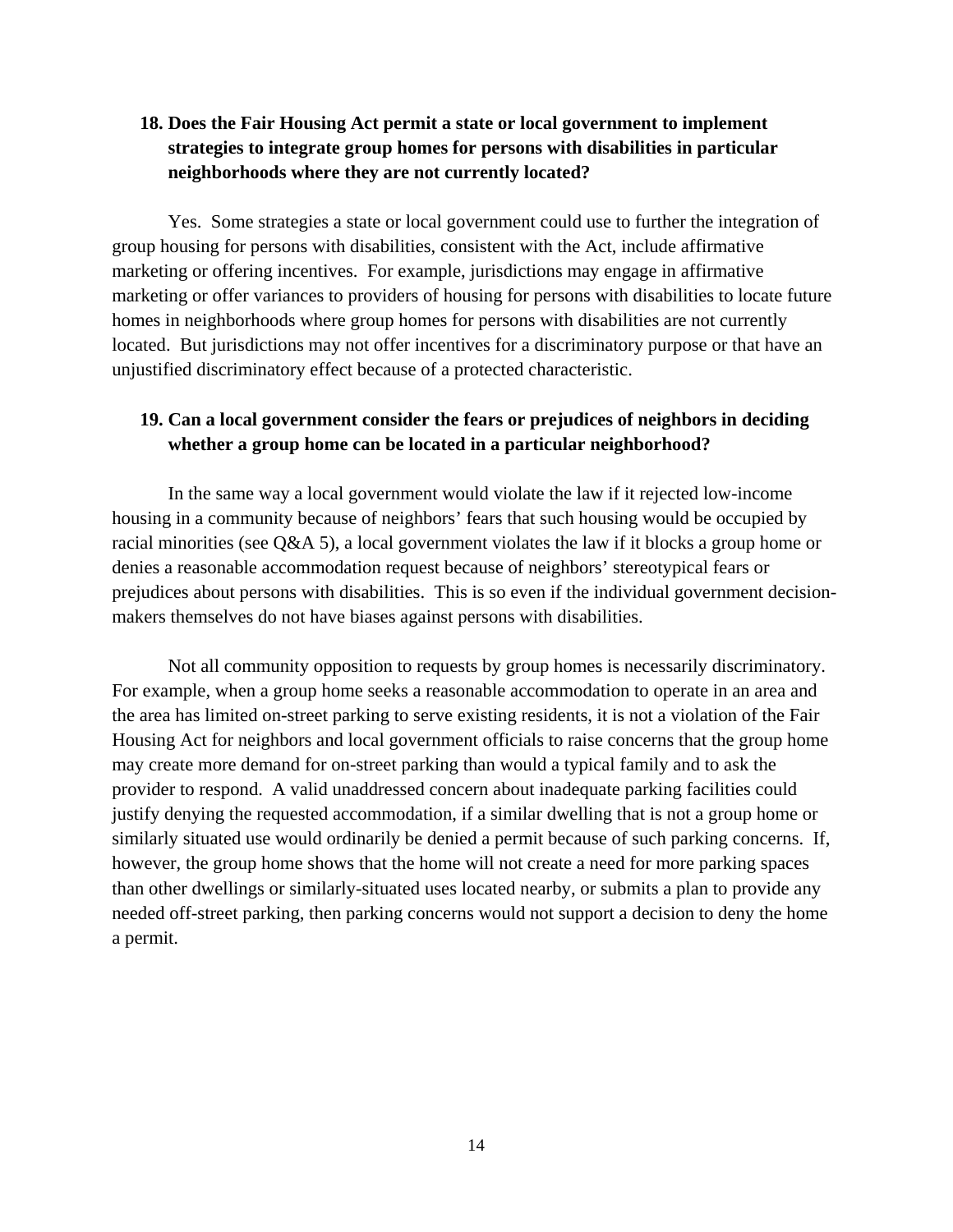## **Questions and Answers on the Fair Housing Act and Reasonable Accommodation Requests to Local Zoning and Land Use Laws**

# **20. When does a state or local government violate the Fair Housing Act by failing to grant a request for a reasonable accommodation?**

A state or local government violates the Fair Housing Act by failing to grant a reasonable accommodation request if (1) the persons requesting the accommodation or, in the case of a group home, persons residing in or expected to reside in the group home are persons with a disability under the Act; (2) the state or local government knows or should reasonably be expected to know of their disabilities; (3) an accommodation in the land use or zoning ordinance or other rules, policies, practices, or services of the state or locality was requested by or on behalf of persons with disabilities; (4) the requested accommodation may be necessary to afford one or more persons with a disability an equal opportunity to use and enjoy the dwelling; (5) the state or local government refused to grant, failed to act on, or unreasonably delayed the accommodation request; and (6) the state or local government cannot show that granting the accommodation would impose an undue financial and administrative burden on the local government or that it would fundamentally alter the local government's zoning scheme. A requested accommodation may be necessary if there is an identifiable relationship between the requested accommodation and the group home residents' disability. Further information is provided in Q&A 10 above and the HUD/DOJ Joint Statement on Reasonable Accommodations under the Fair Housing Act.

## **21. Can a local government deny a group home's request for a reasonable accommodation without violating the Fair Housing Act?**

Yes, a local government may deny a group home's request for a reasonable accommodation if the request was not made by or on behalf of persons with disabilities (by, for example, the group home developer or operator) or if there is no disability-related need for the requested accommodation because there is no relationship between the requested accommodation and the disabilities of the residents or proposed residents.

In addition, a group home's request for a reasonable accommodation may be denied by a local government if providing the accommodation is not reasonable—in other words, if it would impose an undue financial and administrative burden on the local government or it would fundamentally alter the local government's zoning scheme. The determination of undue financial and administrative burden must be decided on a case-by-case basis involving various factors, such as the nature and extent of the administrative burden and the cost of the requested accommodation to the local government, the financial resources of the local government, and the benefits that the accommodation would provide to the persons with disabilities who will reside in the group home.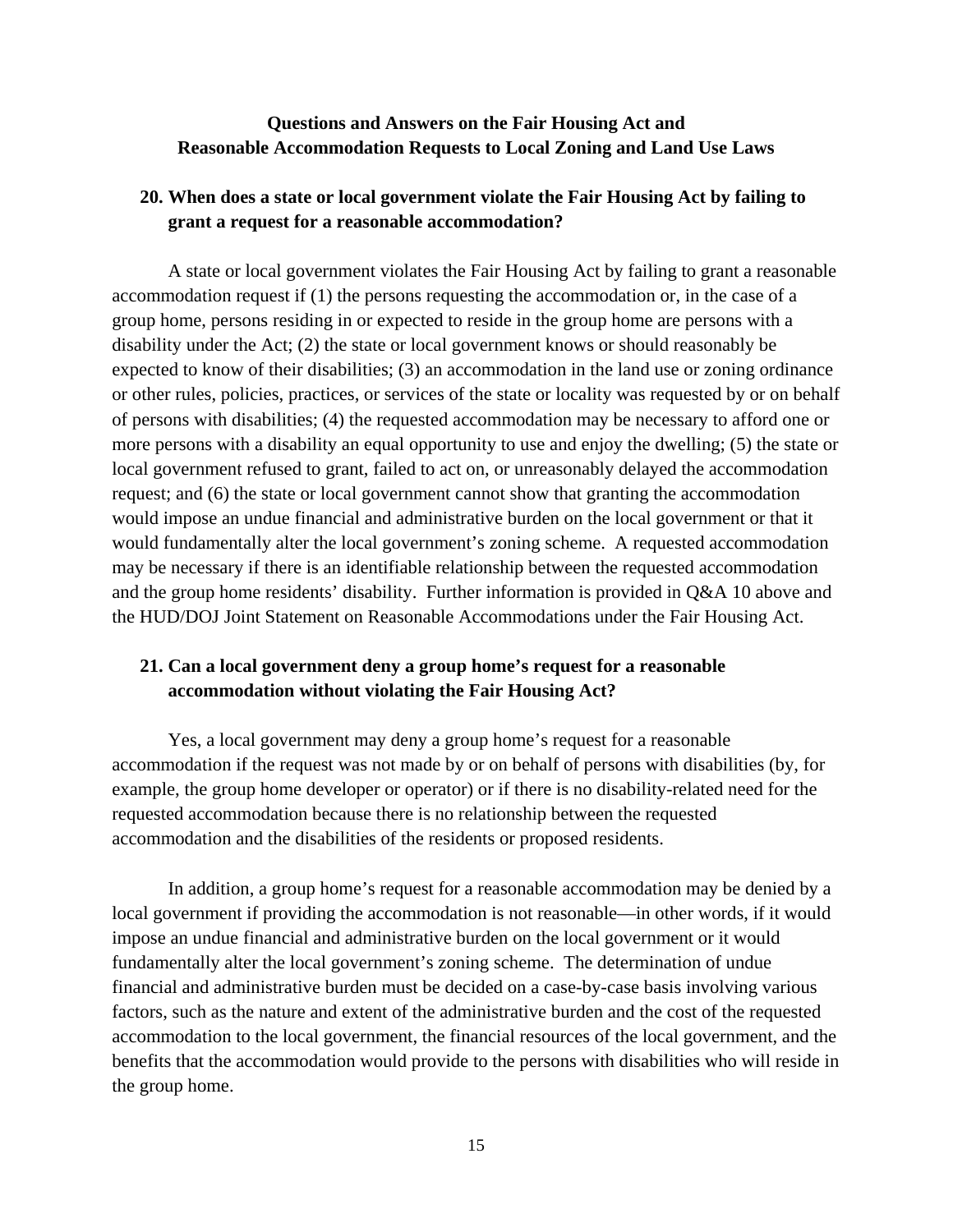When a local government refuses an accommodation request because it would pose an undue financial and administrative burden, the local government should discuss with the requester whether there is an alternative accommodation that would effectively address the disability-related needs of the group home's residents without imposing an undue financial and administrative burden. This discussion is called an "interactive process." If an alternative accommodation would effectively meet the disability-related needs of the residents of the group home and is reasonable (that is, it would not impose an undue financial and administrative burden or fundamentally alter the local government's zoning scheme), the local government must grant the alternative accommodation. An interactive process in which the group home and the local government discuss the disability-related need for the requested accommodation and possible alternative accommodations is both required under the Act and helpful to all concerned, because it often results in an effective accommodation for the group home that does not pose an undue financial and administrative burden or fundamental alteration for the local government.

#### **22. What is the procedure for requesting a reasonable accommodation?**

The reasonable accommodation must actually be requested by or on behalf of the individuals with disabilities who reside or are expected to reside in the group home. When the request is made, it is not necessary for the specific individuals who would be expected to live in the group home to be identified. The Act does not require that a request be made in a particular manner or at a particular time. The group home does not need to mention the Fair Housing Act or use the words "reasonable accommodation" when making a reasonable accommodation request. The group home must, however, make the request in a manner that a reasonable person would understand to be a disability-related request for an exception, change, or adjustment to a rule, policy, practice, or service. When making a request for an exception, change, or adjustment to a local land use or zoning regulation or policy, the group home should explain what type of accommodation is being requested and, if the need for the accommodation is not readily apparent or known by the local government, explain the relationship between the accommodation and the disabilities of the group home residents.

A request for a reasonable accommodation can be made either orally or in writing. It is often helpful for both the group home and the local government if the reasonable accommodation request is made in writing. This will help prevent misunderstandings regarding what is being requested or whether or when the request was made.

Where a local land use or zoning code contains specific procedures for seeking a departure from the general rule, courts have decided that these procedures should ordinarily be followed. If no procedure is specified, or if the procedure is unreasonably burdensome or intrusive or involves significant delays, a request for a reasonable accommodation may,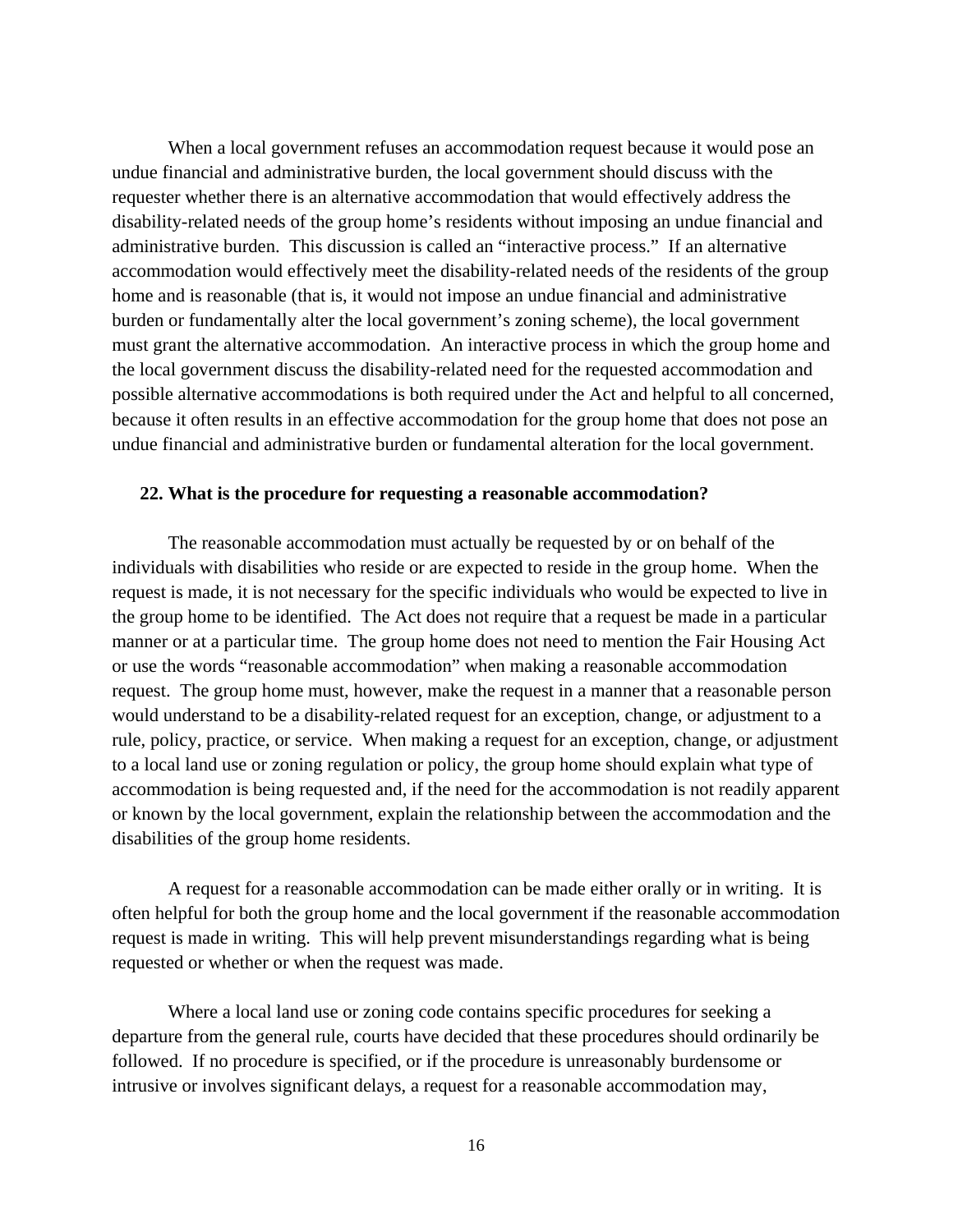nevertheless, be made in some other way, and a local government is obligated to grant it if the requested accommodation meets the criteria discussed in Q&A 20, above.

Whether or not the local land use or zoning code contains a specific procedure for requesting a reasonable accommodation or other exception to a zoning regulation, if local government officials have previously made statements or otherwise indicated that an application for a reasonable accommodation would not receive fair consideration, or if the procedure itself is discriminatory, then persons with disabilities living in a group home, and/or its operator, have the right to file a Fair Housing Act complaint in court to request an order for a reasonable accommodation to the local zoning regulations.

## **23. Does the Fair Housing Act require local governments to adopt formal reasonable accommodation procedures?**

The Act does not require a local government to adopt formal procedures for processing requests for reasonable accommodations to local land use or zoning codes. DOJ and HUD nevertheless strongly encourage local governments to adopt formal procedures for identifying and processing reasonable accommodation requests and provide training for government officials and staff as to application of the procedures. Procedures for reviewing and acting on reasonable accommodation requests will help state and local governments meet their obligations under the Act to respond to reasonable accommodation requests and implement reasonable accommodations promptly. Local governments are also encouraged to ensure that the procedures to request a reasonable accommodation or other exception to local zoning regulations are well known throughout the community by, for example, posting them at a readily accessible location and in a digital format accessible to persons with disabilities on the government's website. If a jurisdiction chooses to adopt formal procedures for reasonable accommodation requests, the procedures cannot be onerous or require information beyond what is necessary to show that the individual has a disability and that the requested accommodation is related to that disability. For example, in most cases, an individual's medical record or detailed information about the nature of a person's disability is not necessary for this inquiry. In addition, officials and staff must be aware that any procedures for requesting a reasonable accommodation must also be flexible to accommodate the needs of the individual making a request, including accepting and considering requests that are not made through the official procedure. The adoption of a reasonable accommodation procedure, however, will not cure a zoning ordinance that treats group homes differently than other residential housing with the same number of unrelated persons.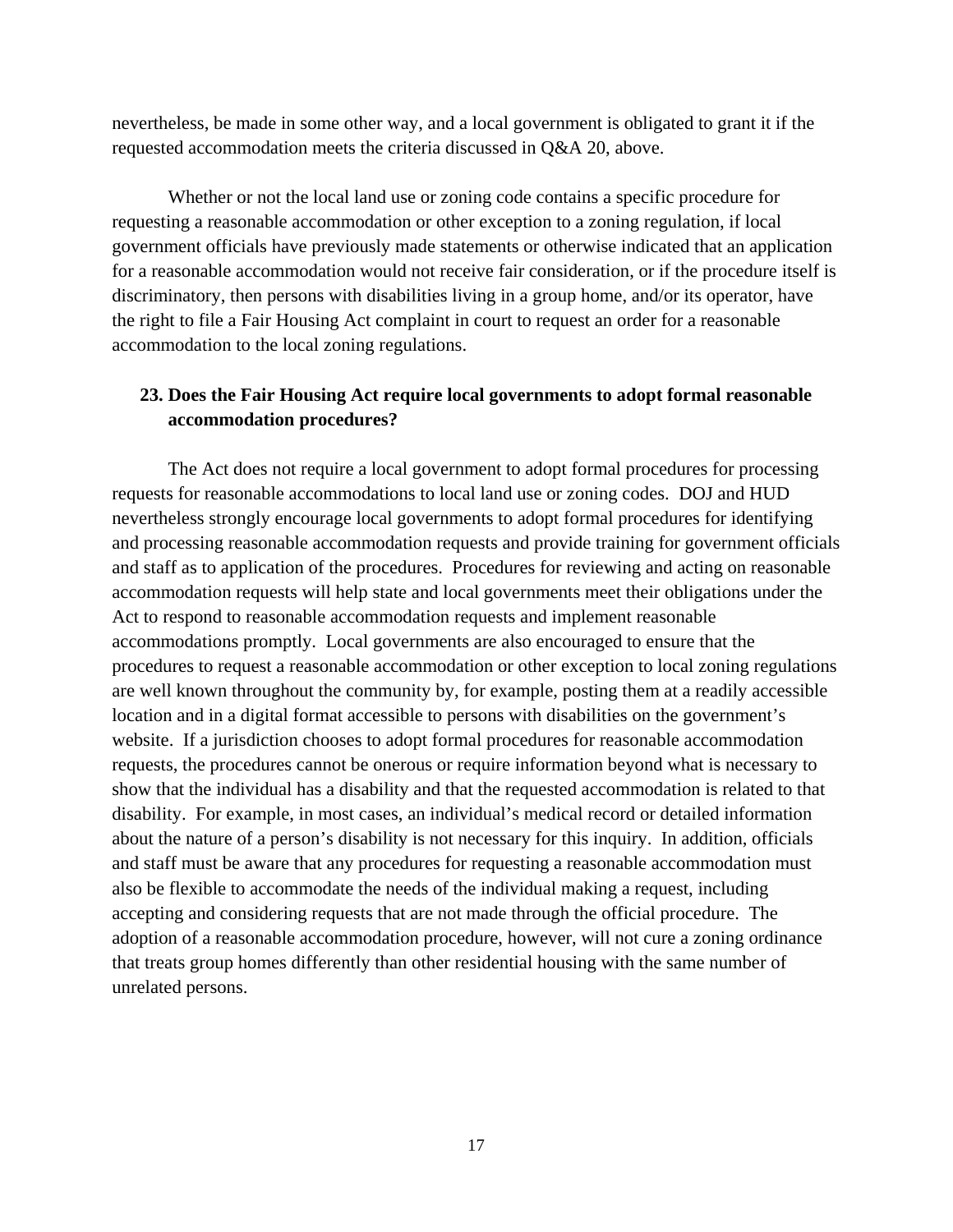# **24. What if a local government fails to act promptly on a reasonable accommodation request?**

A local government has an obligation to provide prompt responses to reasonable accommodation requests, whether or not a formal reasonable accommodation procedure exists. A local government's undue delay in responding to a reasonable accommodation request may be deemed a failure to provide a reasonable accommodation.

## **25. Can a local government enforce its zoning code against a group home that violates the zoning code but has not requested a reasonable accommodation?**

The Fair Housing Act does not prohibit a local government from enforcing its zoning code against a group home that has violated the local zoning code, as long as that code is not discriminatory or enforced in a discriminatory manner. If, however, the group home requests a reasonable accommodation when faced with enforcement by the locality, the locality still must consider the reasonable accommodation request. A request for a reasonable accommodation may be made at any time, so at that point, the local government must consider whether there is a relationship between the disabilities of the residents of the group home and the need for the requested accommodation. If so, the locality must grant the requested accommodation unless doing so would pose a fundamental alteration to the local government's zoning scheme or an undue financial and administrative burden to the local government.

# **Questions and Answers on Fair Housing Act Enforcement of Complaints Involving Land Use and Zoning**

# **26. How are Fair Housing Act complaints involving state and local land use laws and practices handled by HUD and DOJ?**

The Act gives HUD the power to receive, investigate, and conciliate complaints of discrimination, including complaints that a state or local government has discriminated in exercising its land use and zoning powers. HUD may not issue a charge of discrimination pertaining to "the legality of any State or local zoning or other land use law or ordinance." Rather, after investigating, HUD refers matters it believes may be meritorious to DOJ, which, in its discretion, may decide to bring suit against the state or locality within 18 months after the practice at issue occurred or terminated. DOJ may also bring suit by exercising its authority to initiate litigation alleging a pattern or practice of discrimination or a denial of rights to a group of persons which raises an issue of general public importance.

If HUD determines that there is no reasonable cause to believe that there may be a violation, it will close an investigation without referring the matter to DOJ. But a HUD or DOJ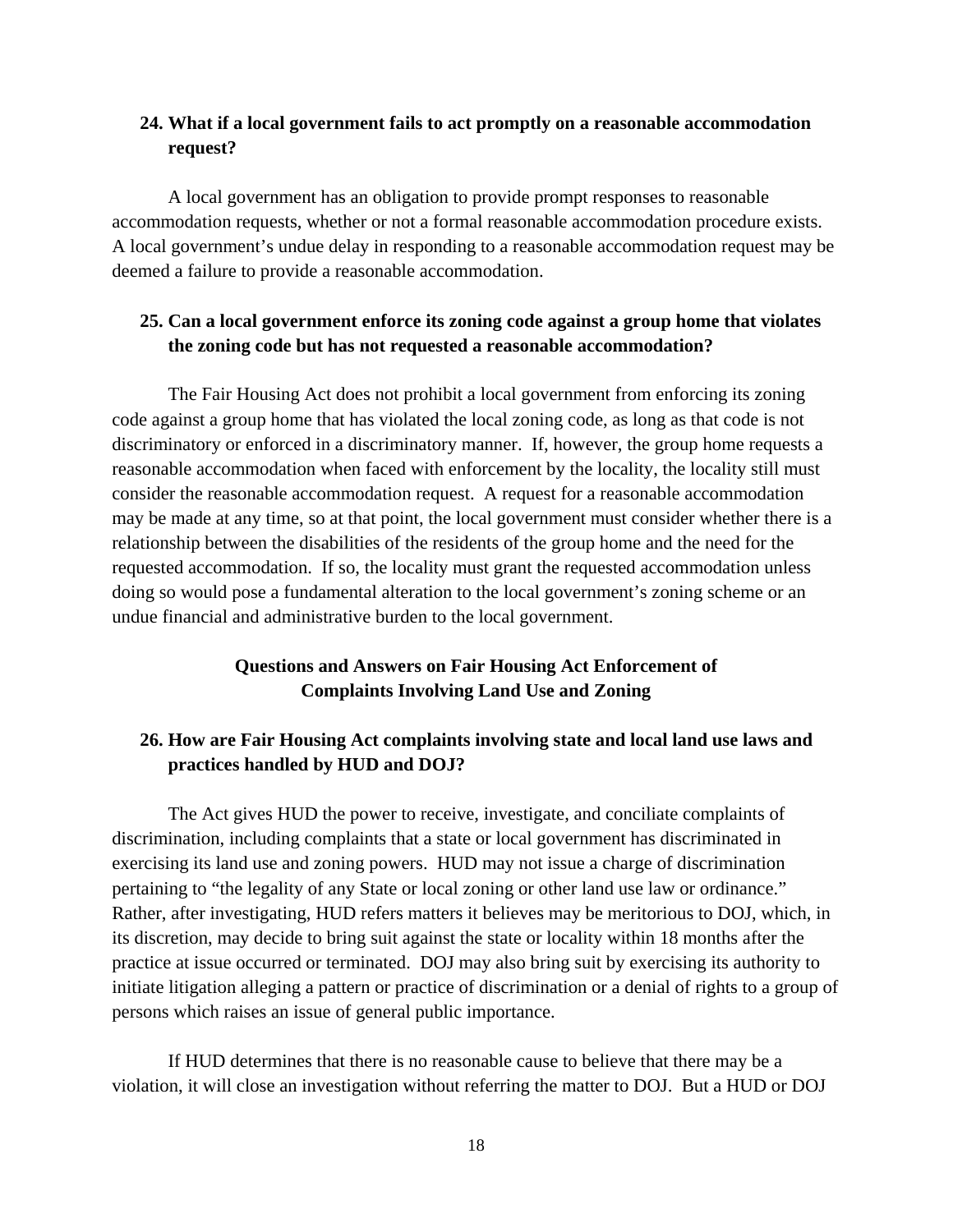decision not to proceed with a land use or zoning matter does not foreclose private plaintiffs from pursuing a claim.

Litigation can be an expensive, time-consuming, and uncertain process for all parties. HUD and DOJ encourage parties to land use disputes to explore reasonable alternatives to litigation, including alternative dispute resolution procedures, like mediation or conciliation of the HUD complaint. HUD attempts to conciliate all complaints under the Act that it receives, including those involving land use or zoning laws. In addition, it is DOJ's policy to offer prospective state or local governments the opportunity to engage in pre-suit settlement negotiations, except in the most unusual circumstances.

# **27. How can I find more information?**

For more information on reasonable accommodations and reasonable modifications under the Fair Housing Act:

- HUD/DOJ Joint Statement on Reasonable Accommodations under the Fair Housing Act, *available at https://www.justice.gov/crt/fair-housing-policy-statements-and-guidance-0* or http://www.hud.gov/offices/fheo/library/huddojstatement.pdf.
- HUD/DOJ Joint Statement on Reasonable Modifications under the Fair Housing Act, *available at https://www.justice.gov/crt/fair-housing-policy-statements-and-guidance-0* or http://www.hud.gov/offices/fheo/disabilities/reasonable\_modifications\_mar08.pdf.

For more information on state and local governments' obligations under Section 504:

• HUD website at http://portal.hud.gov/hudportal/HUD?src=/program\_offices/ fair\_housing\_equal\_opp/disabilities/sect504.

For more information on state and local governments' obligations under the ADA and *Olmstead*:

- U.S. Department of Justice website, www.ADA.gov, or call the ADA information line at (800) 514-0301 (voice) or (800) 514-0383 (TTY).
- Statement of the Department of Justice on Enforcement of the Integration Mandate of Title II of the Americans with Disabilities Act and *Olmstead v. L.C.*, *available at*  http://www.ada.gov./olmstead/q&a\_olmstead.htm.
- Statement of the Department of Housing and Urban Development on the Role of Housing in Accomplishing the Goals of *Olmstead*, *available at*  http://portal.hud.gov/hudportal/documents/huddoc?id=OlmsteadGuidnc060413.pdf.